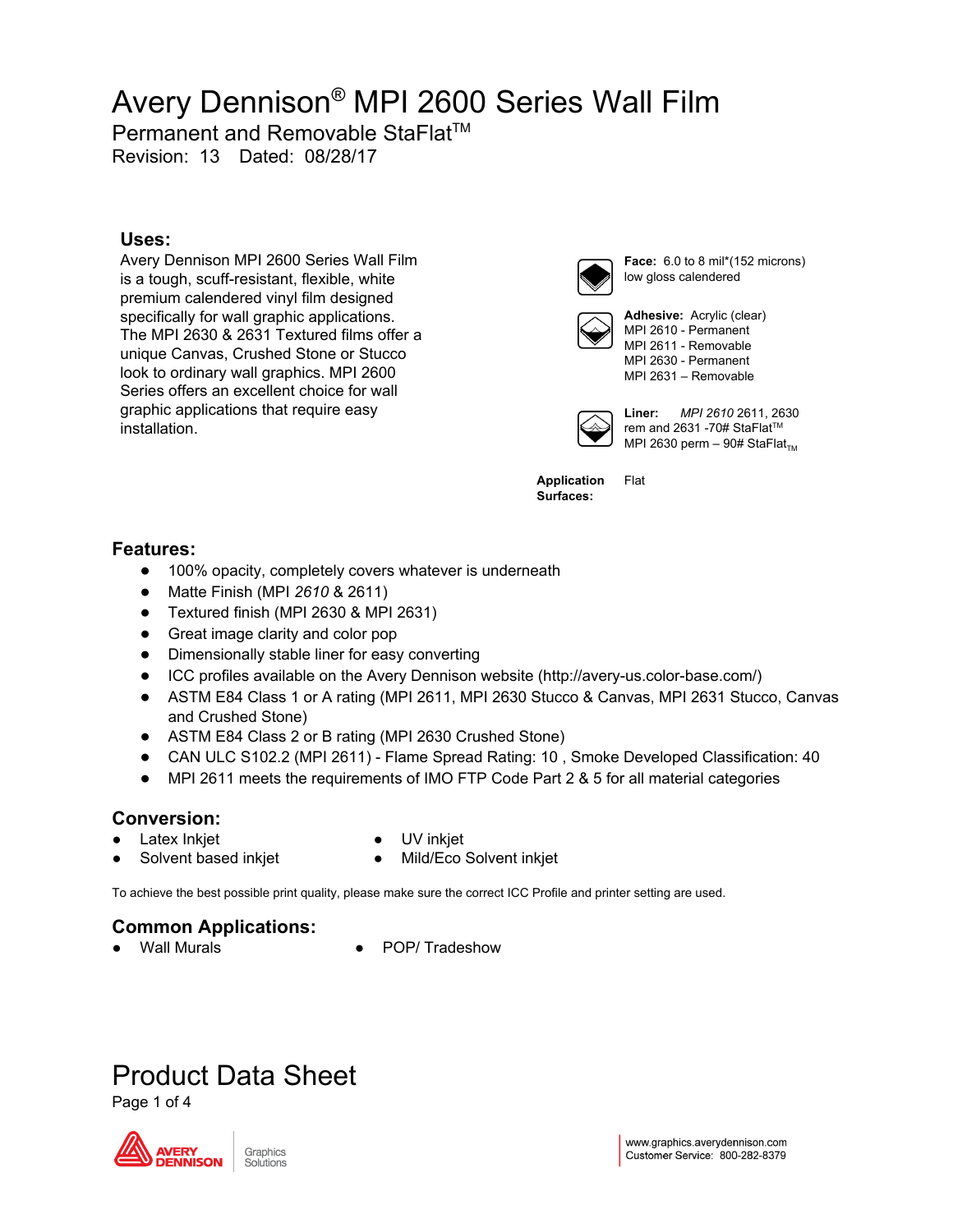Permanent and Removable StaFlat<sup>™</sup>

Revision: 13 Dated: 08/28/17

### **Physical Characteristics:**

| Property                        | <b>Measurement</b>        | <b>Typical Value</b>                                                                                                                                                                                                                                                                                                                                                        |
|---------------------------------|---------------------------|-----------------------------------------------------------------------------------------------------------------------------------------------------------------------------------------------------------------------------------------------------------------------------------------------------------------------------------------------------------------------------|
| Caliper, face                   |                           | MPI 2610 & 26111 - 6.0 mil (152 µm)<br>Canvas & Stucco - 6.0 mil<br>(152 um)<br>Crushed Stone - 8.0 mil<br>$(203 \mu m)$                                                                                                                                                                                                                                                    |
| Caliper, adhesive               |                           | 1.0mil (25 $\mu$ m)                                                                                                                                                                                                                                                                                                                                                         |
| Dimensional stability           |                           | <0.065"(1.651 mm)<br>Note: Ink loads in excess of 250% may cause increased shrinkage and/or increased initial<br>adhesion of the printed film                                                                                                                                                                                                                               |
| Tensile at Yield                |                           | 4.0 - 8.0 lb/in (0.7–1.5 kg/cm)                                                                                                                                                                                                                                                                                                                                             |
| Gloss                           | Hunter Gloss @ 60 degrees | MPI 2610 & 2611 = 15 GU<br>MPI 2630 & 2631 = 4 GU                                                                                                                                                                                                                                                                                                                           |
| Adhesion:                       | 90# StaFlat RS<br>15 min  | Removable - 0.5 - 1.0 lbs/in (175 N/m)<br>Permanent - 1.0 lbs/in(175 N/m)                                                                                                                                                                                                                                                                                                   |
|                                 | 24 hr                     | Removable - 1.5 lbs/in (262 N/m)<br>Permanent - 4.0 lbs/in (700 N/m)                                                                                                                                                                                                                                                                                                        |
| Flammability                    | Self Extinguishing        | • ASTM E84 Class 1 or A rating (MPI 2611, MPI 2630 Stucco & Canvas, MPI 2631<br>Stucco, Canvas and Crushed Stone)<br>• ASTM E84 Class 2 or B rating (MPI 2630 Crushed Stone)<br>• CAN ULC S102.2 (MPI 2611) - Flame Spread Rating: 10, Smoke Developed<br>Classification: 40<br>• MPI 2611 meets the requirements of IMO FTP Code Part 2 & 5 for all material<br>categories |
| Shelf-Life                      |                           | 2 years from date of manufacture (when stored at the following<br>temperatures and humidity conditions 68°-77° F (20° - 25° C) and 50±5%<br>R.H.)                                                                                                                                                                                                                           |
| Durability                      | Vertical Exposure         | See chart on page 4                                                                                                                                                                                                                                                                                                                                                         |
| Min. Application<br>Temperature |                           | 40°F (4°C)                                                                                                                                                                                                                                                                                                                                                                  |
| Service Temperature             |                           | -40° to 180°F (-40° to 82° C)<br>(Reasonable range of temperatures which would be expected under<br>normal environmental conditions).                                                                                                                                                                                                                                       |
| Chemical resistance             |                           | Resistant to most mild acids, alkalis, and salt solutions                                                                                                                                                                                                                                                                                                                   |

## Product Data Sheet

Page 2 of 4

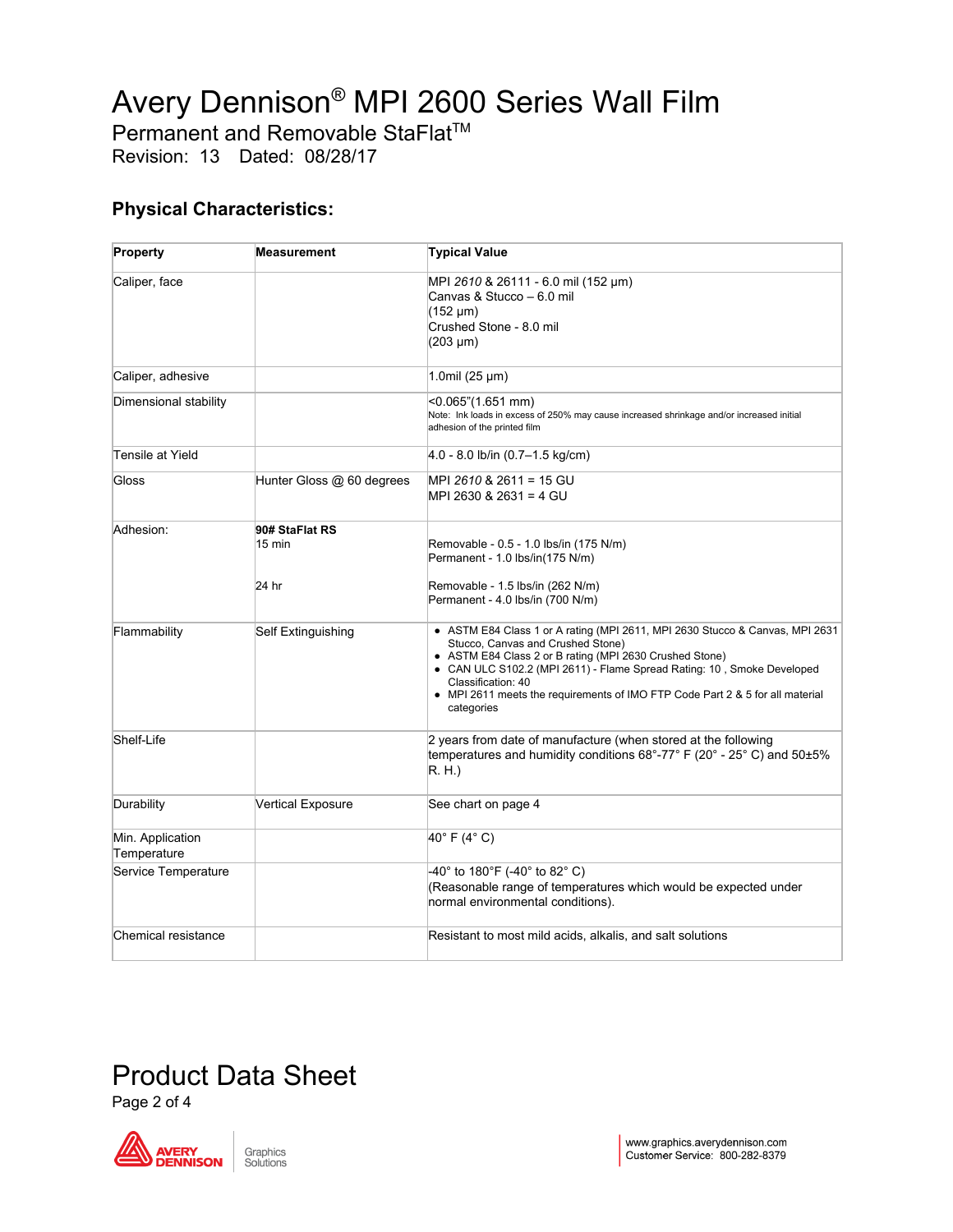Permanent and Removable StaFlat<sup>™</sup>

Revision: 13 Dated: 08/28/17

Data represents average values where applicable, and is not intended for specification purposes.

### **Warranty:**

This Warranty applies to the Product listed in this Data Sheet. All statements, technical information (including physical and chemical characteristics) and recommendations about Avery Dennison products are based upon tests believed to be reliable but do not constitute a guarantee or warranty. All Avery Dennison products are sold subject to the Purchaser's assent and agreement that Purchaser is responsible for, and has independently determined, the suitability of such products for its purposes or its customer's purposes. Avery Dennison products are warranted to be free from defects in material and workmanship (i) for two years from the date of manufacture, or (ii) from the date of manufacture until the expiration of the period stated on the specific Product Data Sheet in effect at the time of delivery.. Such time periods are subject in either case to the proper storing and application of said product, and the failure to properly store or apply the product, including without limitation the failure to follow any applicable Instructional Bulletin, negates any warranty. It is expressly agreed and understood that Avery Dennison's sole obligation and Purchaser's exclusive remedy under this warranty, under any other warranty, express or implied, or otherwise, shall be limited exclusively to: (a) repair or replacement of defective product without charge at Avery Dennison's plant or at the location of the product (at Avery Dennison's election), or (b) in the event repair or replacement are not commercially practical, a credit amount up to the price of the product taking into account the defect in the product in Avery Dennison's sole discretion.

THE WARRANTY EXPRESSLY SET FORTH ABOVE IS IN LIEU OF ANY OTHER WARRANTIES, EXPRESS OR IMPLIED, INCLUDING, BUT NOT LIMITED TO, ANY IMPLIED WARRANTIES OF MERCHANTABILITY, FITNESS FOR ANY PARTICULAR USE AND/OR NON-INFRINGEMENT. SELLER SPECIFICALLY DISCLAIMS AND EXCLUDES ALL OTHER SUCH WARRANTIES. NO WAIVER, ALTERATION, ADDITION OR MODIFICATION OF THE FOREGOING CONDITIONS SHALL BE VALID UNLESS MADE IN WRITING AND MANUALLY SIGNED BY AN OFFICER OF AVERY DENNISON.

AVERY DENNISON'S LIABILITY FOR DEFECTIVE PRODUCTS SHALL NOT EXCEED THE PURCHASE PRICE PAID THEREFORE BY PURCHASER AND IN NO EVENT SHALL AVERY DENNISON BE RESPONSIBLE FOR ANY INCIDENTAL OR CONSEQUENTIAL DAMAGES WHETHER FORESEEABLE OR NOT, CAUSED BY DEFECTS IN SUCH PRODUCT, WHETHER SUCH DAMAGE OCCURS OR IS DISCOVERED BEFORE OR AFTER REPLACEMENT OR CREDIT, AND WHETHER OR NOT SUCH DAMAGE IS CAUSED BY AVERY DENNISON'S NEGLIGENCE.

All sales and contracts for sale of Products are subject to Purchaser's assent and agreement to this Warranty. Avery Dennison hereby objects to any terms or conditions contained in any purchase order or other communication of any kind from the Purchaser that is conflicting, inconsistent or additional to this Agreement.

### **Removability:**

Avery Dennison does not guarantee removability from the following substrates:

- Surfaces with poor paint-to-substrate adhesion
- Wallboard
- Existing graphics that must remain intact; damage to existing graphic when film is removed
- Aged paint or metal that may have surface oxidation or chalking
- Outdoor, horizontal surfaces

#### **Related Documents:**

The following Avery Dennison literature will provide complete information to the user for proper application, storage, and other requirements and is available upon request from your Avery Dennison representative or from the Avery Dennison® website ([www.graphics.averydennison.com\)](http://www.graphics.averydennison.com/).

## Product Data Sheet

Page 3 of 4